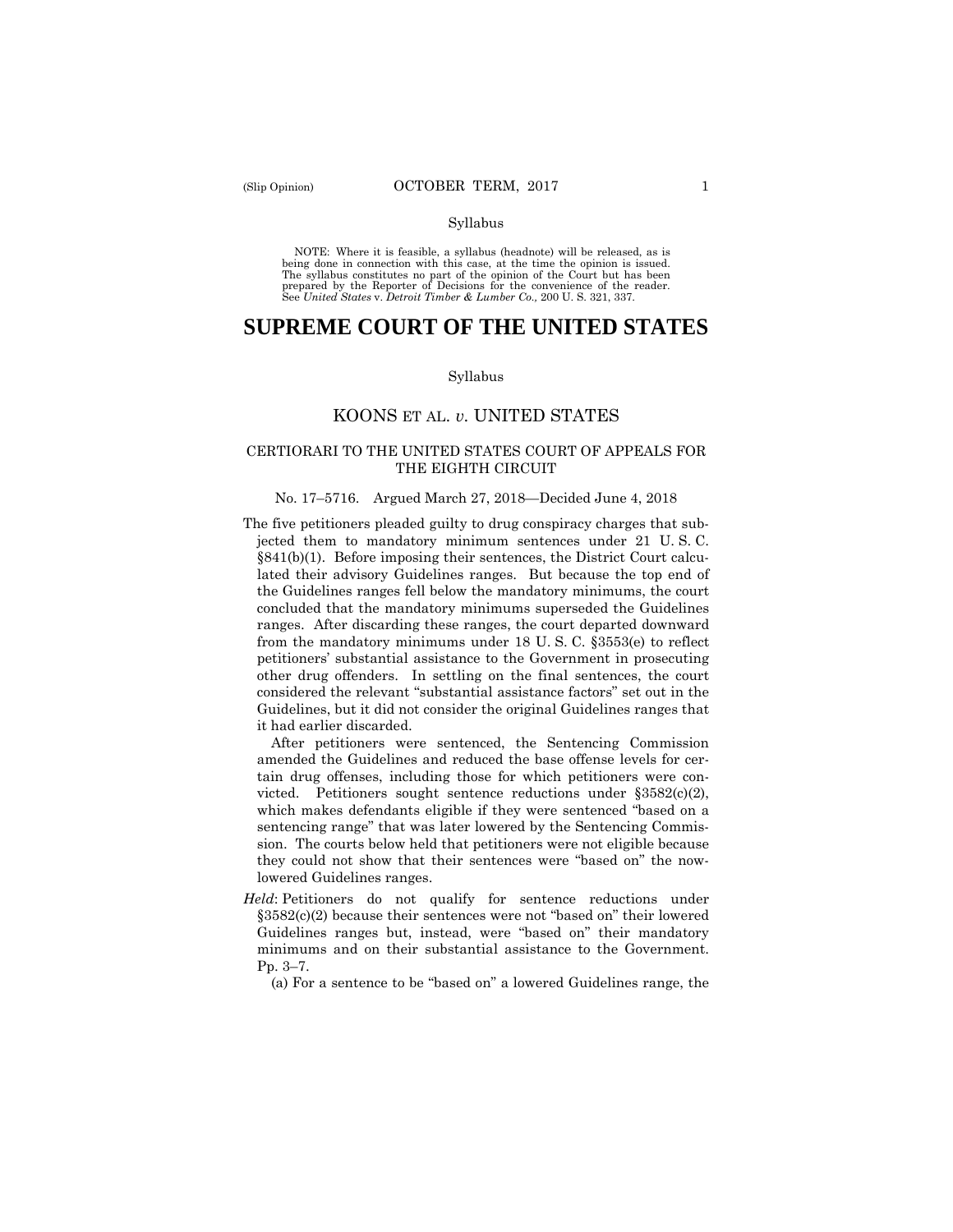#### Syllabus

range must have at least played "a relevant part [in] the framework the [sentencing] judge used" in imposing the sentence. *Hughes* v. *United States*, *ante*, at \_\_\_. Petitioners' sentences do not fall into this category because the District Court did not consider the Guidelines ranges in imposing its ultimate sentences. On the contrary, the court scrapped the ranges in favor of the mandatory minimums and never considered the ranges again. Thus, petitioners may not receive  $§3582(c)(2)$  sentence reductions. Pp. 3–5.

tences are "based on" Guidelines ranges. But that does not follow. (b) Petitioners' four counterarguments are unavailing. First, they insist that because this Court has said that the Guidelines ranges serve as "the starting point for every sentencing calculation in the federal system," *Peugh* v. *United States*, 569 U. S. 530, 542, *all* sen-Just because district courts routinely calculate defendants' Guidelines ranges does not mean that any sentence subsequently imposed must be regarded as "based on" a Guidelines range. What matters instead is the role that the Guidelines range played in the selection of the sentence eventually imposed. And here the ranges played no relevant role. Second, petitioners argue that even if their sentences were not actually based on the Guidelines ranges, they are eligible under §3582(c)(2) because their sentences *should have been* based on those ranges. But even assuming that this is the correct interpretation of "based on," petitioners are not eligible because the District Court made no mistake in sentencing them. The court properly discarded their Guidelines ranges and permissibly considered only factors related to substantial assistance when departing downward. Third, petitioners stress that the Sentencing Commission's policy statement shows that defendants in their shoes should be eligible for sentence reductions. Policy statements, however, cannot make defendants eligible when §3582(c)(2) makes them ineligible. Fourth, petitioners contend that the Court's rule creates unjustifiable sentencing disparities, but, in fact, the rule avoids such disparities. Identically situated defendants sentenced today may receive the same sentences petitioners received, and those defendants, like petitioners, are not eligible for sentence reductions under §3582(c)(2). Pp. 5–7.

850 F. 3d 973, affirmed.

ALITO, J., delivered the opinion for a unanimous Court.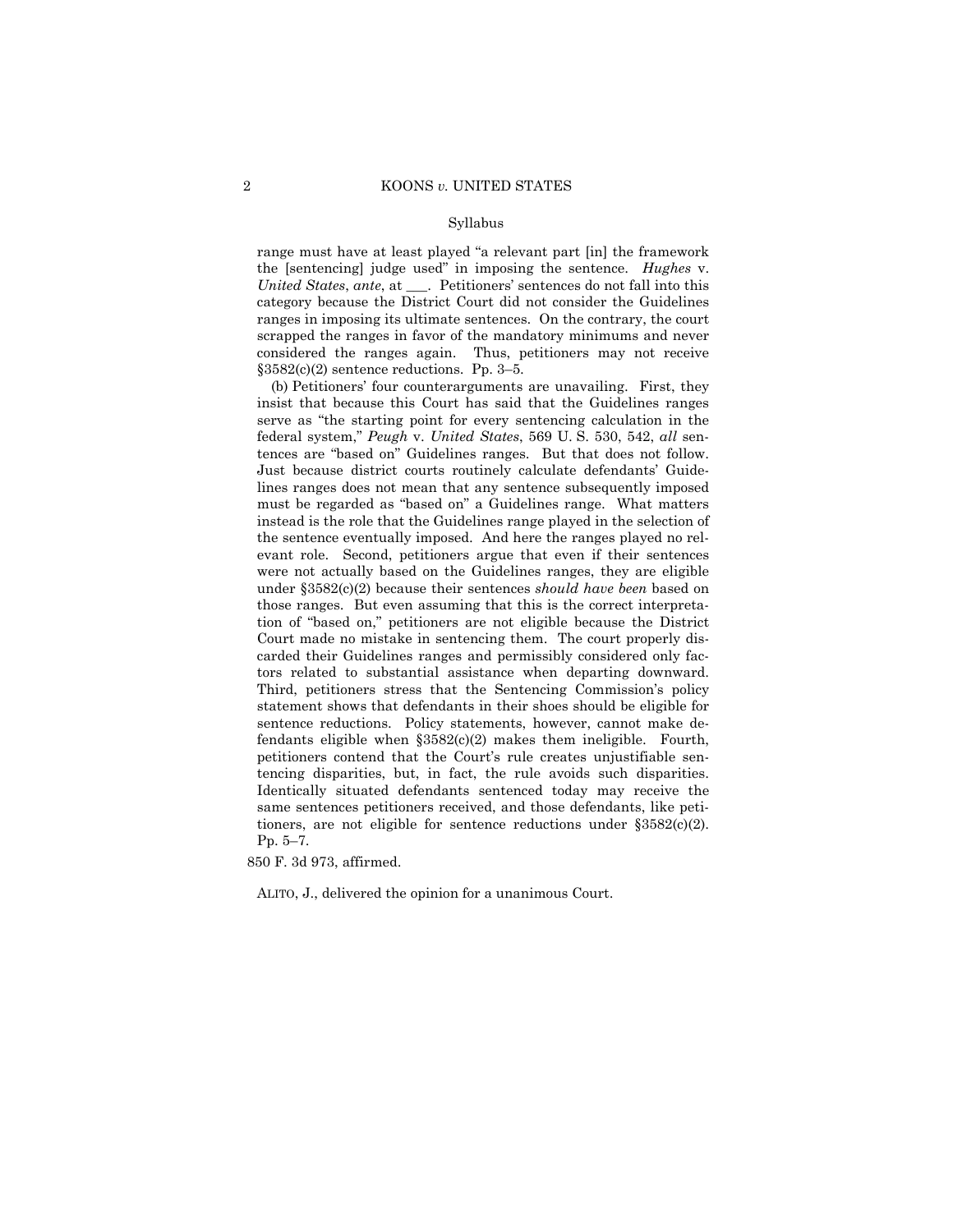preliminary print of the United States Reports. Readers are requested to notify the Reporter of Decisions, Supreme Court of the United States, Wash- ington, D. C. 20543, of any typographical or other formal errors, in order that corrections may be made before the preliminary print goes to press. NOTICE: This opinion is subject to formal revision before publication in the

### $\frac{1}{2}$  ,  $\frac{1}{2}$  ,  $\frac{1}{2}$  ,  $\frac{1}{2}$  ,  $\frac{1}{2}$  ,  $\frac{1}{2}$  ,  $\frac{1}{2}$ **SUPREME COURT OF THE UNITED STATES**

### $\frac{1}{2}$  ,  $\frac{1}{2}$  ,  $\frac{1}{2}$  ,  $\frac{1}{2}$  ,  $\frac{1}{2}$  ,  $\frac{1}{2}$ No. 17–5716

## TIMOTHY D. KOONS, KENNETH JAY PUTENSEN, RANDY FEAUTO, ESEQUIEL GUTIERREZ, AND JOSE MANUEL GARDEA, PETITIONERS *v.* UNITED STATES

### ON WRIT OF CERTIORARI TO THE UNITED STATES COURT OF APPEALS FOR THE EIGHTH CIRCUIT

[June 4, 2018]

JUSTICE ALITO delivered the opinion of the Court.

 that petitioners' sentences were "based on" their mandatory Under 18 U. S. C. §3582(c)(2), a defendant is eligible for a sentence reduction if he was initially sentenced "based on a sentencing range" that was later lowered by the United States Sentencing Commission. The five petitioners in today's case claim to be eligible under this provision. They were convicted of drug offenses that carried statutory mandatory minimum sentences, but they received sentences below these mandatory minimums, as another statute allows, because they substantially assisted the Government in prosecuting other drug offenders. We hold minimums and on their substantial assistance to the Government, not on sentencing ranges that the Commission later lowered. Petitioners are therefore ineligible for §3582(c)(2) sentence reductions.

I

All five petitioners pleaded guilty before the same sentencing judge to methamphetamine conspiracy offenses that subjected them to mandatory minimum sentences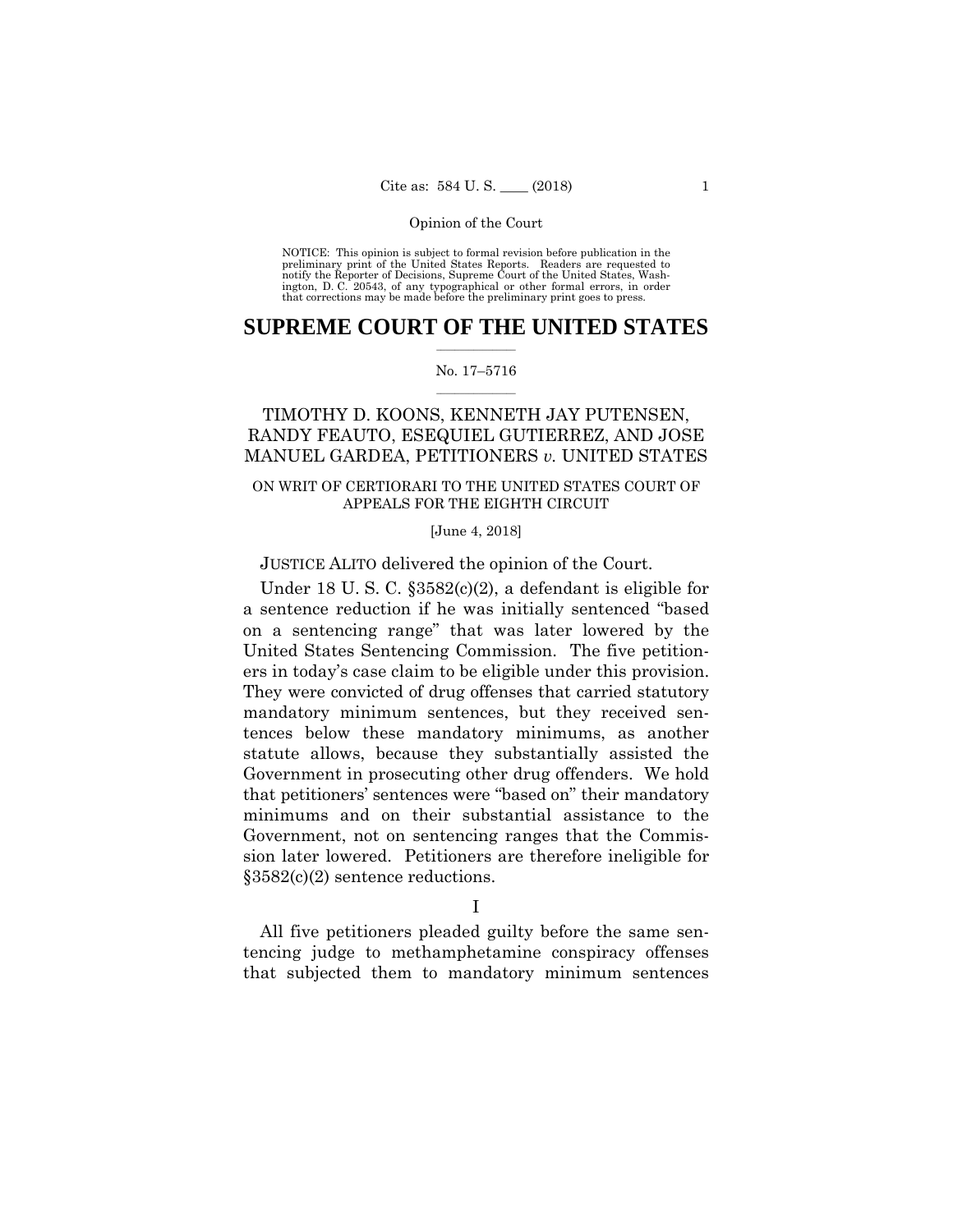### 2 KOONS *v.* UNITED STATES

### Opinion of the Court

under 21 U. S. C. §841(b)(1). Before the District Court imposed those sentences, however, it first calculated petitioners' advisory Guidelines ranges, as district courts do in sentencing proceedings all around the country. These ranges take into account the seriousness of a defendant's offense and his criminal history in order to produce a set of months as a recommended sentence (*e.g.*, 151 to 188 months for petitioner Koons). But not only are these ranges advisory, they are also tentative: They can be overridden by other considerations, such as a congressionally mandated minimum sentence. Indeed, the Guidelines themselves instruct that "[w]here a statutorily required minimum sentence is greater than the maximum of the applicable guideline range, the statutorily required minimum sentence shall be the [final] guideline sentence." United States Sentencing Commission, Guidelines Manual §5G1.1(b) (Nov. 2016) (USSG); see also §1B1.1(a)(8).

That is what happened here. In each of petitioners' cases, the top end of the Guidelines range fell below the applicable mandatory minimum sentence, and so the court concluded that the mandatory minimum superseded the Guidelines range. *E.g.*, App. 197; see also *id.*, at 70. Thus, in all five cases, the court discarded the advisory ranges in favor of the mandatory minimum sentences. See *id.*, at 114–115, 148, 174, 197, 216.

When a statute sets out a mandatory minimum sentence, a defendant convicted under that statute will generally receive a sentence at or above the mandatory minimum—but not always. If the defendant has substantially assisted the Government "in the investigation or prosecution of another person," the Government may move under 18 U. S. C. §3553(e) to allow the district court to "impose a sentence below" the mandatory minimum "so as to reflect [the] defendant's substantial assistance."

The Government filed such motions in each of petitioners' cases, and in each case, the District Court departed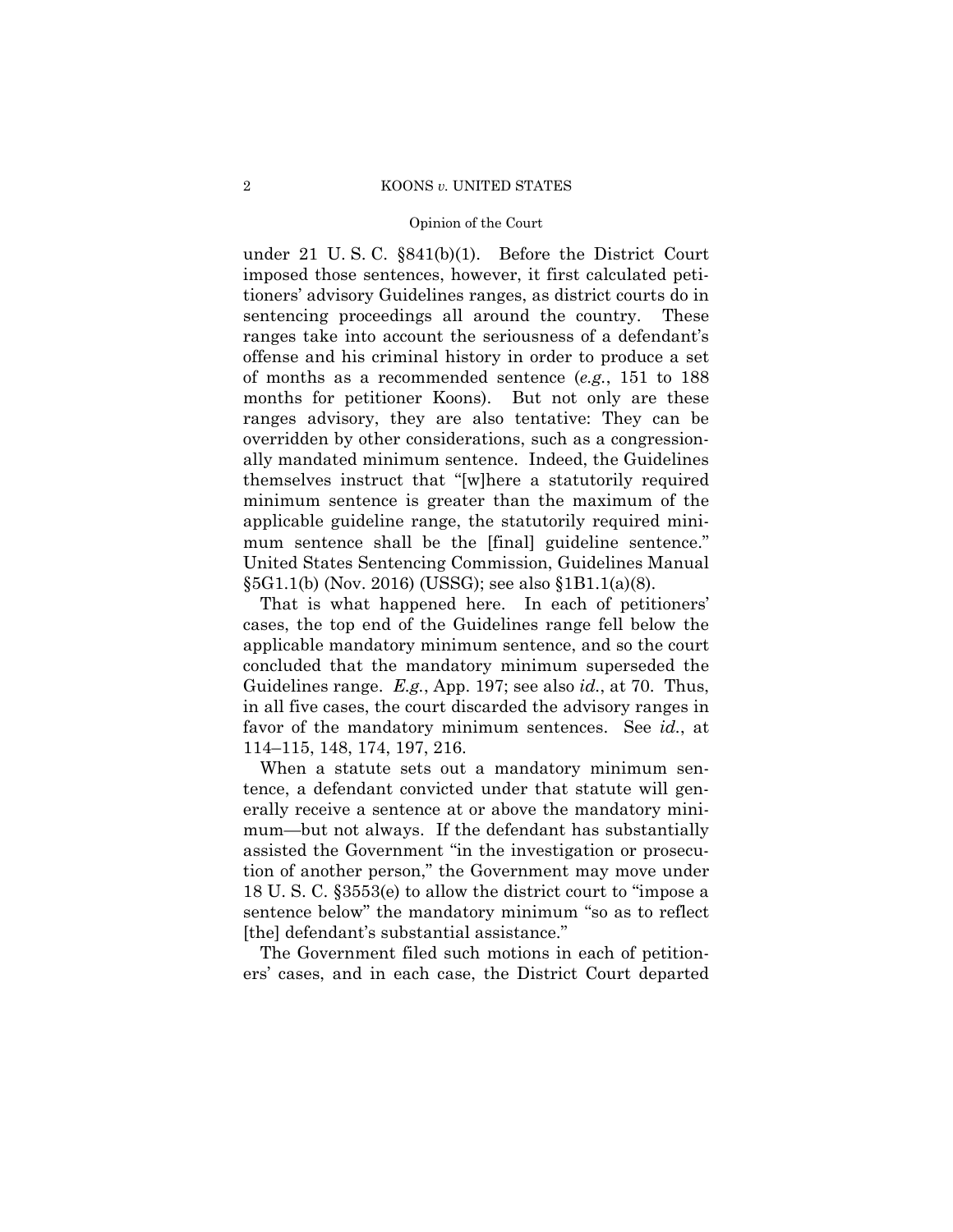downward from the mandatory minimum because of petitioners' substantial assistance. In settling on the final sentences, the court considered the so-called "substantialassistance factors" found in  $\S$ 5K1.1(a) of the Guidelines, all of which relate to the assistance defendants supply the Government. App. 80, 197; see, *e.g.*, USSG §§5K1.1(a)(1)– (3), (5) (the "extent," "timeliness," "significance[,] and usefulness" of the defendant's assistance and the "truthfulness, completeness, and reliability of [the] information" provided). In no case did the court consider the original drug Guidelines ranges that it had earlier discarded. See App. 115–116, 148–154, 174–177, 197–198, 216–218. The sentences ultimately imposed in these cases represented downward departures from the mandatory minimums of between 25 and 45 percent. See Brief for United States 3.

Years after petitioners' sentences became final, the Sentencing Commission issued amendment 782, which reduced the Guidelines' base offense levels for certain drug offenses, including those for which petitioners were convicted. See USSG App. C, Amdt. 782 (Supp. Nov. 2012– Nov. 2016); see also *Hughes* v. *United States*, *ante*, at 7. And because the amendment applied retroactively, *ibid.*, it made defendants previously convicted of those offenses potentially eligible for a sentence reduction under  $$3582(c)(2)$ .

Petitioners sought such reductions, but in order to qualify, they had to show that their sentences were "based on" the now-lowered drug Guidelines ranges. §3582(c)(2). The courts below held that petitioners could not make that showing, App. 93–97; 850 F. 3d 973, 977 (CA8 2017), and we granted certiorari to review the question, 583 U. S.  $-$  (2017).

II

We hold that petitioners do not qualify for sentence reductions under §3582(c)(2) because their sentences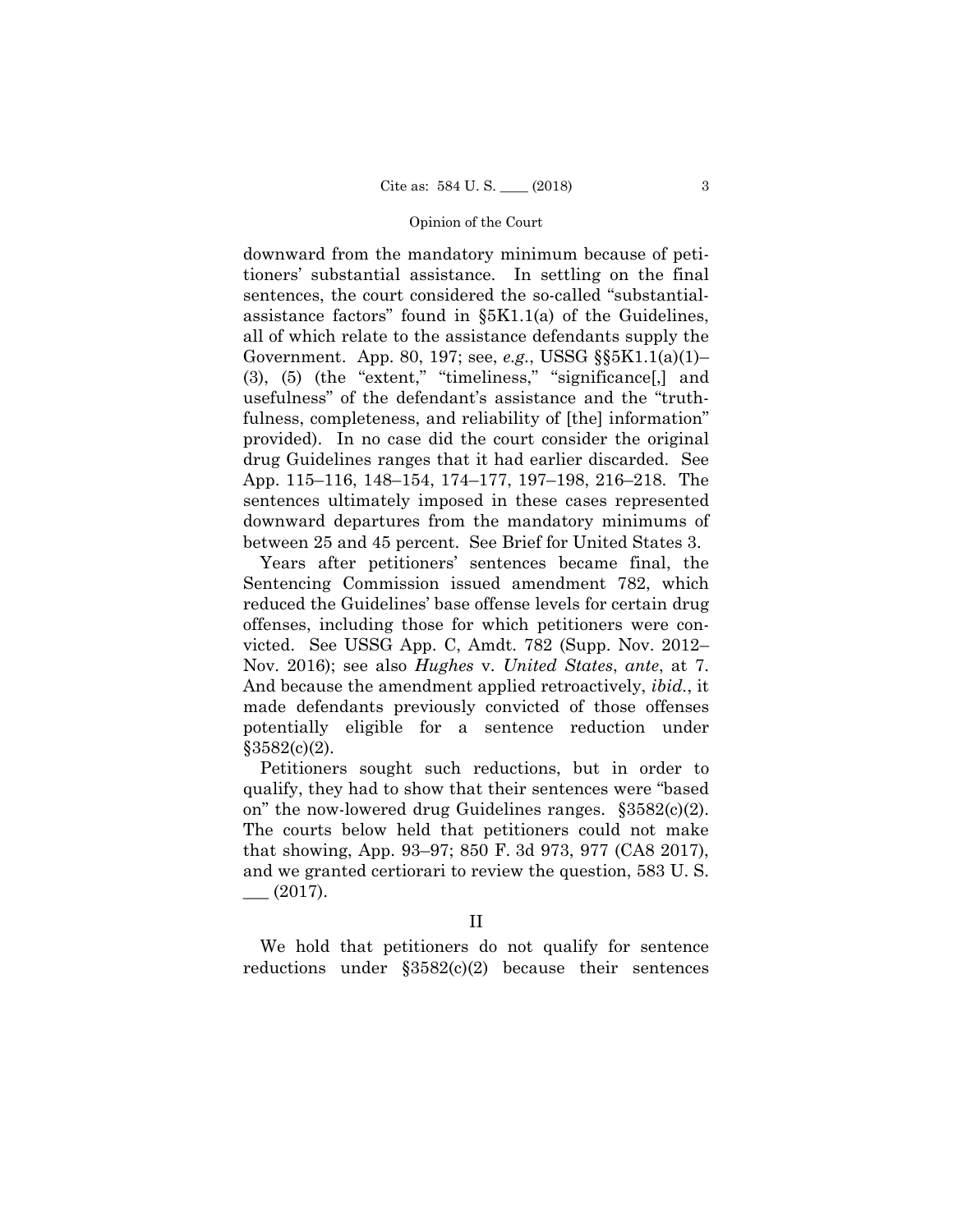were not "based on" their lowered Guidelines ranges. Instead, their sentences were "based on" their mandatory minimums and on their substantial assistance to the Government.<sup>1</sup>

### A

 pose to that range. See *ante*, at 9–10; see also §3553(a)(4). For a sentence to be "based on" a lowered Guidelines range, the range must have at least played "a relevant part [in] the framework the [sentencing] judge used" in imposing the sentence. *Hughes*, *ante*, at 14; see *ante*, at 10–11. The Guidelines range will often play that part, for district judges must calculate the defendant's advisory range and then will frequently tie the sentence they im-But that is not always the case. After all, the Guidelines are advisory, and in some instances they even explicitly call for the ranges to be tossed aside. When that happens—when the ranges play no relevant part in the judge's determination of the defendant's ultimate sentence—the resulting sentence is not "based on" a Guidelines range.

Petitioners' sentences fall into this latter category of cases. Their sentences were not "based on" the lowered Guidelines ranges because the District Court did not consider those ranges in imposing its ultimate sentences. On the contrary, the court scrapped the ranges in favor of

——————

<sup>&</sup>lt;sup>1</sup>The Government argues that defendants subject to mandatory minimum sentences can never be sentenced "based on a sentencing range" that the Commission has lowered, 18 U. S. C. §3582(c)(2), because such defendants' "sentencing range[s]" are the mandatory minimums, which the Commission has no power to lower. See Brief for United States 19– 28. We need not resolve the meaning of "sentencing range" today. Even if it referred to the discarded Guidelines range rather than the mandatory minimum—as petitioners contend, see Brief for Petitioners 20–21—petitioners still would not be eligible for sentence reductions: As explained in the text that follows, their sentences were not "based on" even *that* range.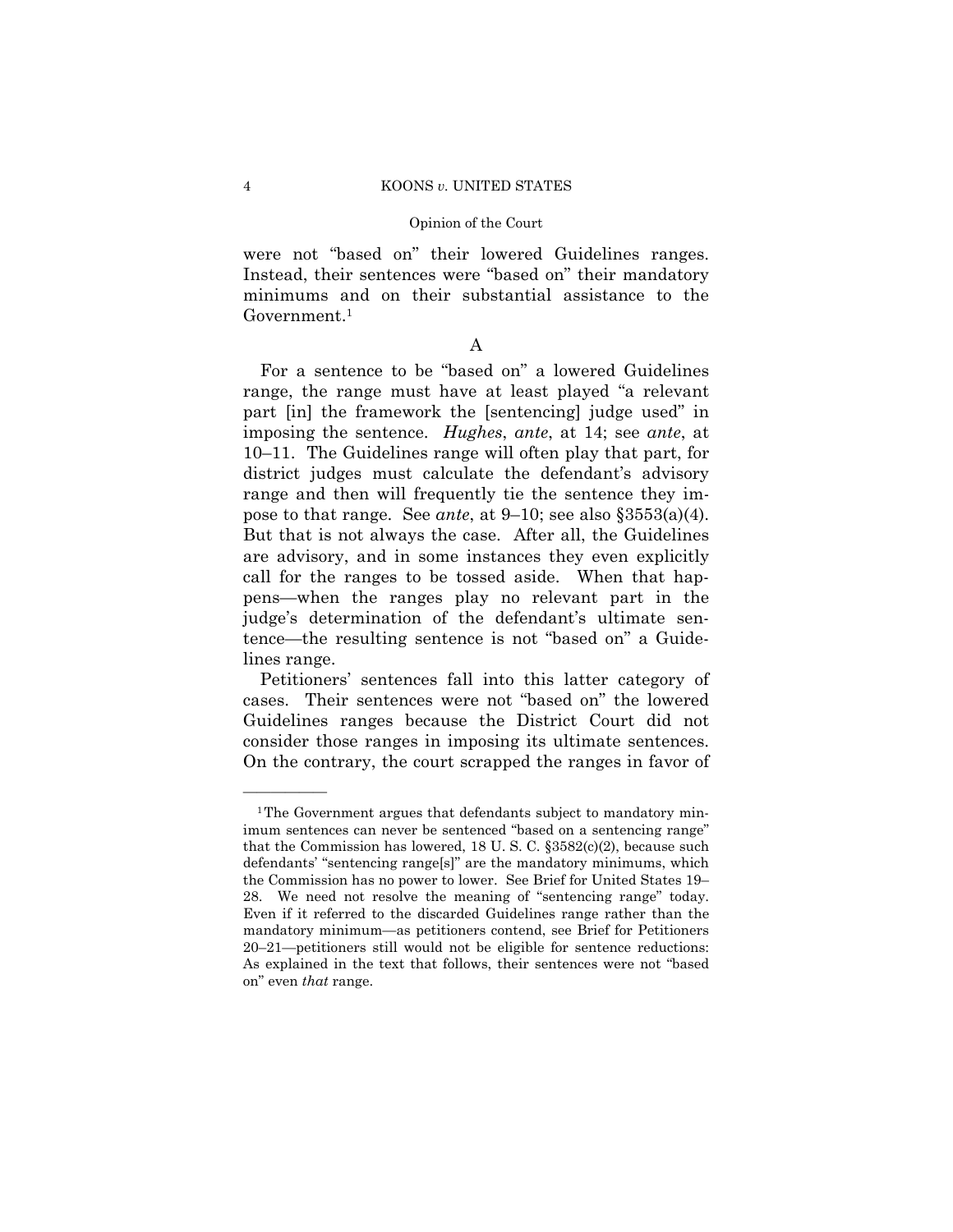the mandatory minimums, and never considered the ranges again; as the court explained, the ranges dropped out of the case. App. 114–115, 148, 174, 197, 216. And once out of the case, the ranges could not come close to forming the "basis for the sentence that the District Court imposed," *Hughes*, *ante*, at 14, and petitioners thus could not receive §3582(c)(2) sentence reductions.

### B

Petitioners' four counterarguments do not change our conclusion.

First, petitioners insist that because the Guidelines ranges serve as "the starting point for every sentencing calculation in the federal system," *Peugh* v. *United States*, 569 U. S. 530, 542 (2013), *all* sentences are "based on" Guidelines ranges. See Brief for Petitioners 21–22; Reply Brief 16–17. It is true that our cases require sentencing judges to calculate the now-advisory Guidelines range in every sentencing proceeding. And it is true that many judges use those ranges as "the foundation of [their] sentencing decisions." *Hughes*, *ante*, at 8.

But it does not follow that any sentence subsequently imposed must be regarded as "based on" a Guidelines range. What matters, instead, is the role that the Guidelines range played in the selection of the sentence eventually imposed—not the role that the range played in the initial calculation. And here, while consideration of the ranges may have served as the "starting point" in the sense that the court began by calculating those ranges, the ranges clearly did not form the "foundation" of the sentences ultimately selected. See *Hughes*, *ante*, at 9–11. In constructing a house, a builder may begin by considering one design but may ultimately decide to use entirely different plans. While the first design would represent the starting point in the builder's decisionmaking process, the house finally built would not be "based on" that design.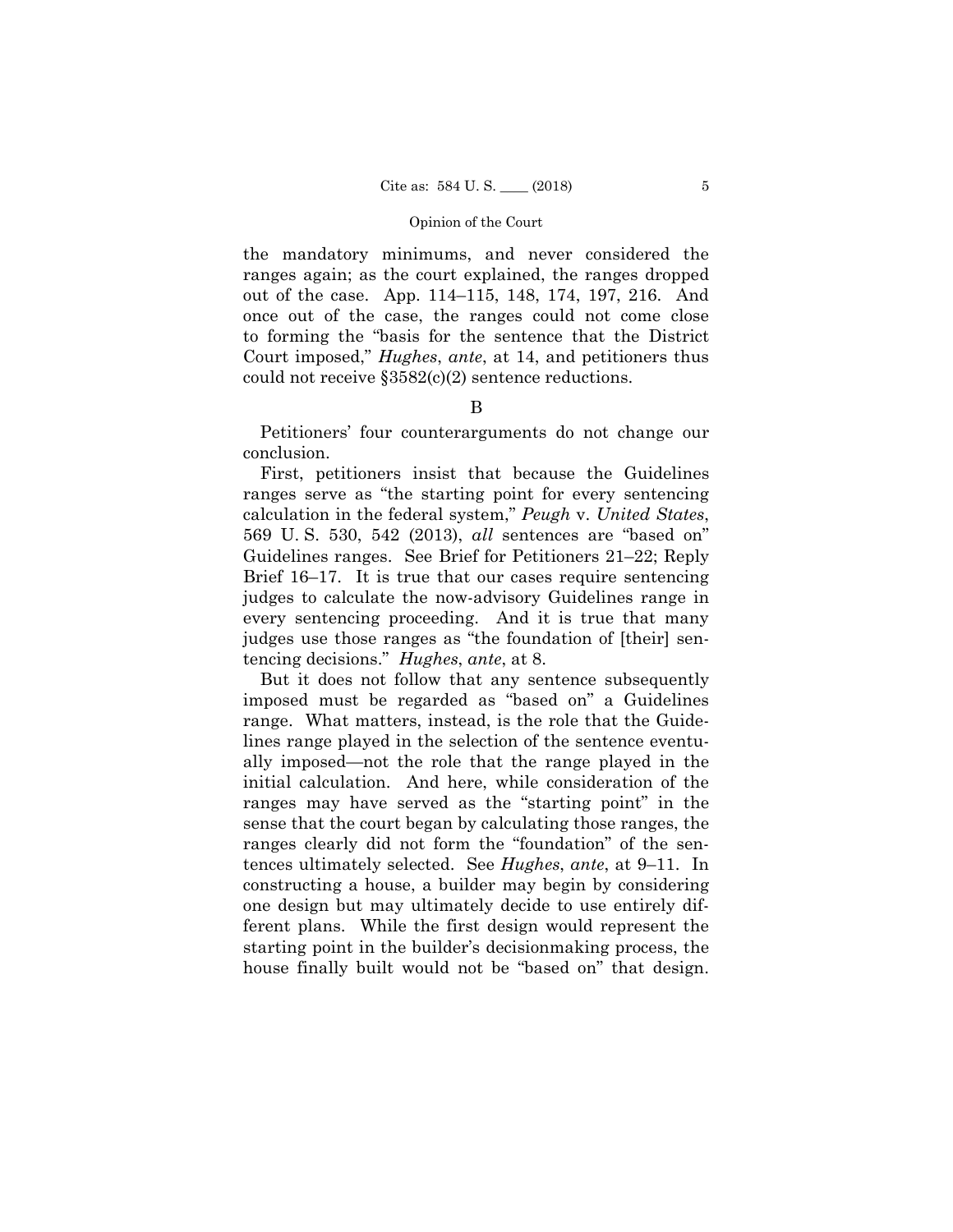The same is true here. Petitioners' sentences were not "based on" Guidelines ranges that the sentencing judge discarded in favor of mandatory minimums and substantialassistance factors.

Second, petitioners argue that even if their sentences were not actually based on their Guidelines ranges, they are eligible under §3582(c)(2) because their sentences *should have been* based on those ranges. See Brief for Petitioners 25–34.2 But even under that reading of "based on," petitioners are not eligible because the District Court made no mistake at sentencing. Petitioners emphasize that when a court departs downward because of a defendant's substantial assistance, §3553(e) requires it to impose a sentence "in accordance with the guidelines." *Id.*, at 28 (emphasis deleted). But that does not mean "in accordance with the guidelines *range*." Instead, a court imposes a sentence "in accordance with the guidelines" when it follows the Guidelines—including the parts of the Guidelines that instruct it to disregard the advisory ranges, see USSG  $\S$ [ss]B1.1(a)(8), 5G1.1(b)—in settling on a sentence. And that is precisely what the court did here. It properly discarded the advisory ranges, *ibid.*, and permissibly considered only factors related to petitioners' substantial assistance, rather than factors related to the advisory ranges, as a guide in determining how far to depart downward, USSG §5K1.1. See §3553(e).3

Third, petitioners stress that the Sentencing Commis-

——————

<sup>2</sup>We assume for argument's sake that what should have happened at the initial sentencing proceedings, rather than what actually happened, matters for purposes of §3582(c)(2). But cf. *Dillon* v. *United States*, 560 U. S. 817, 825–826, 831 (2010). 3Many courts have held that §3553(e) *prohibits* consideration of the advi-

 *e.g.*, *United States* v. *Spinks*, 770 F. 3d 285, 287–288, and n. 1 (CA4 2014) Court to use the advisory ranges in determining how far to depart downward. sory Guidelines ranges in determining how far to depart downward. See, (collecting cases). We take no view on that issue. All we must decide today is that, at the least, neither §3553(e) nor the Guidelines *required* the District